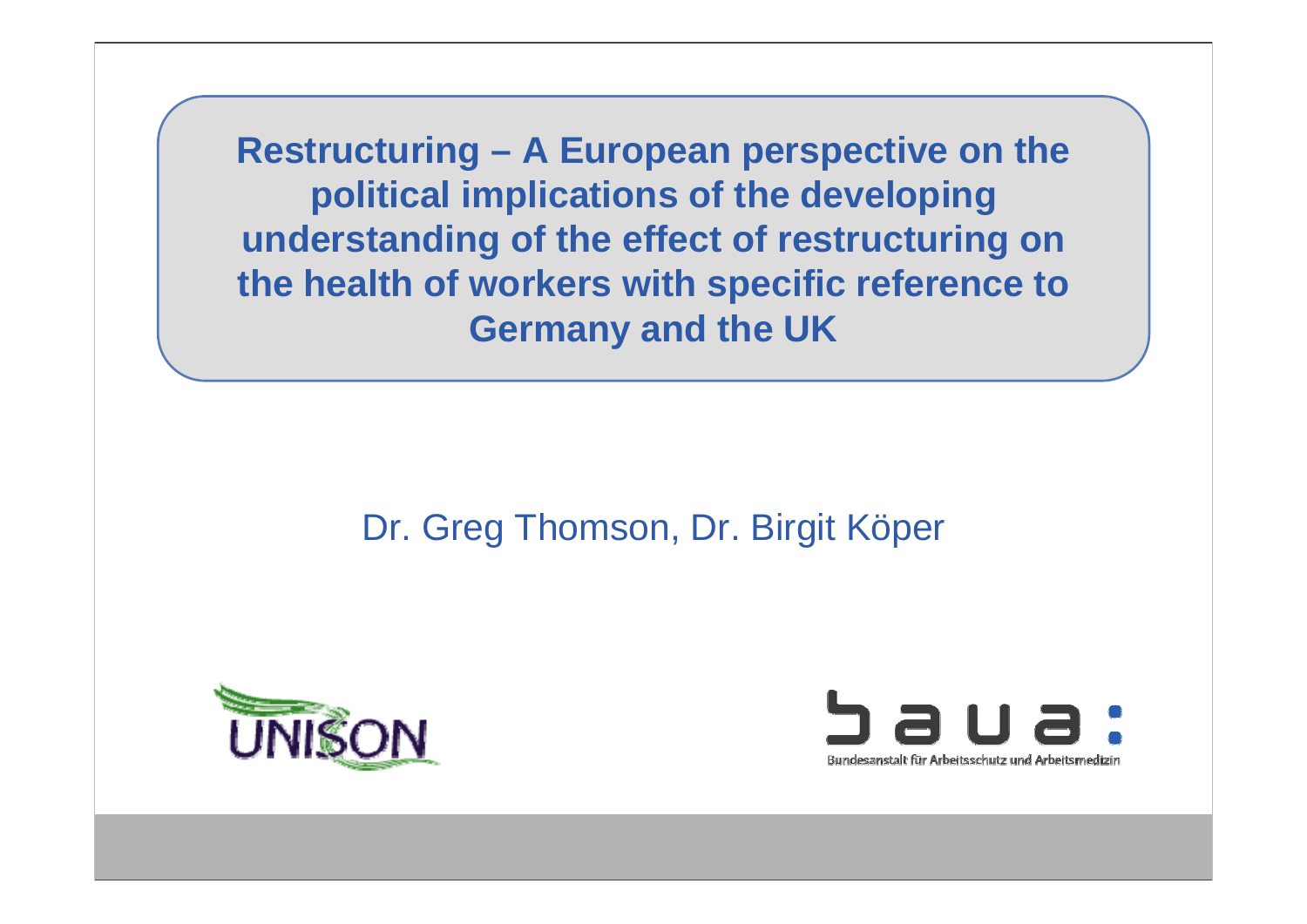# **Change is necessary**

- Work Organisations exist in a dynamic environment
- They must change to avoid atrophy and failure
- Change can not be avoided but managed more diligently in terms of social responsibility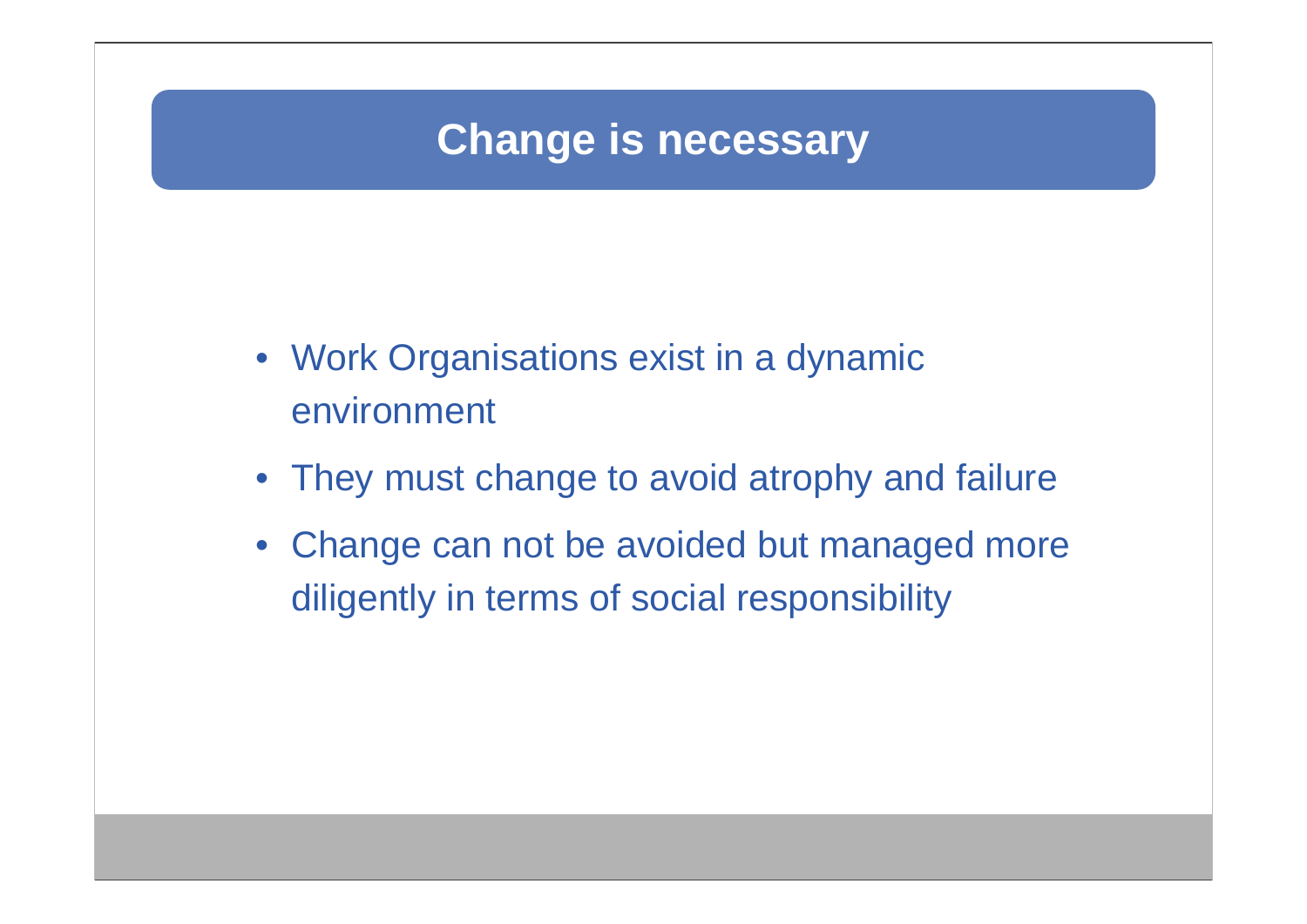#### **EU focused on this need for change**

#### **Lisbon 2020 growth strategy**

The European Commission aims to encourage permanent business adaptation to fast-changing economic circumstances while pursuing a high level of employment and social protection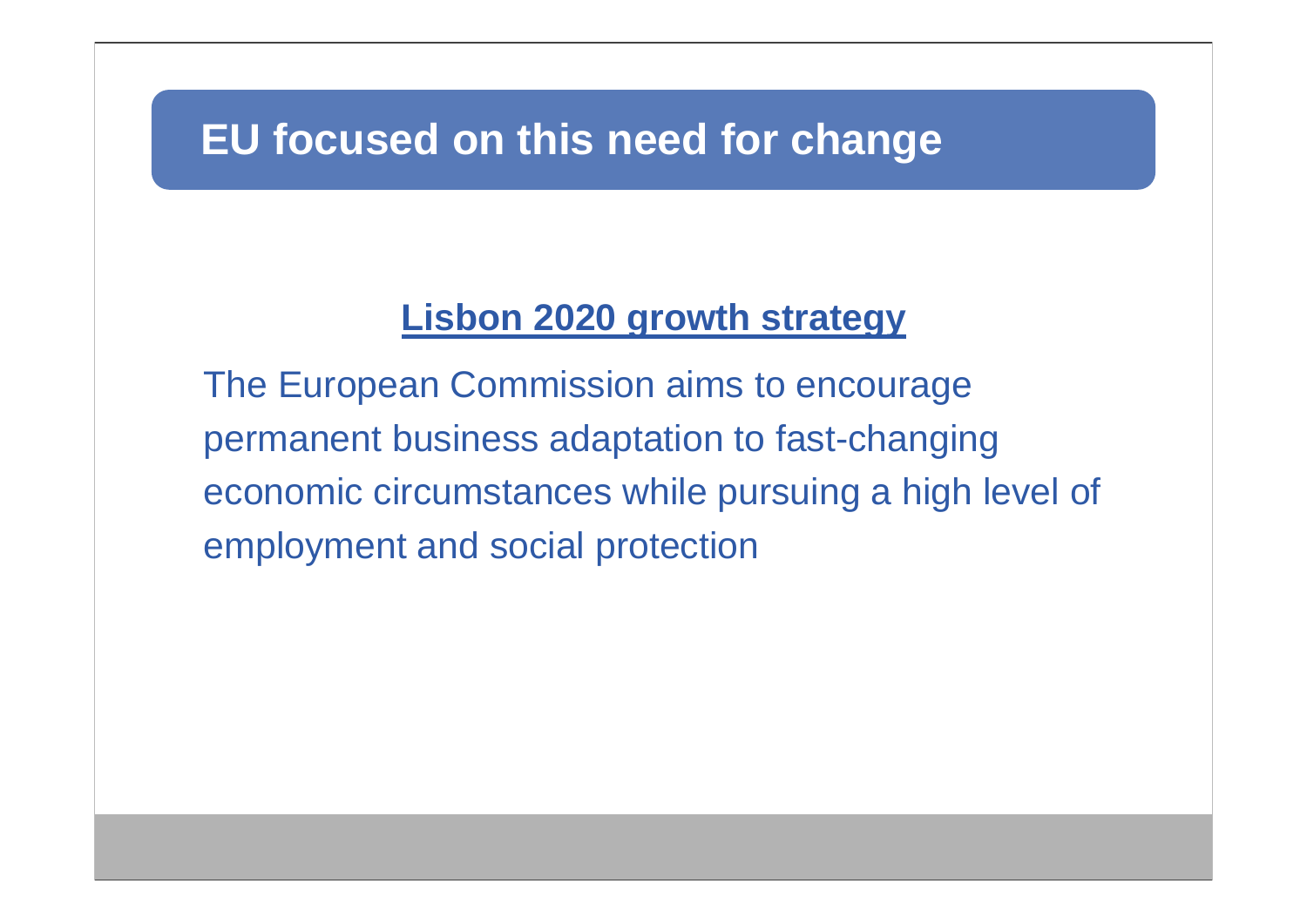# **Global competitiveness**

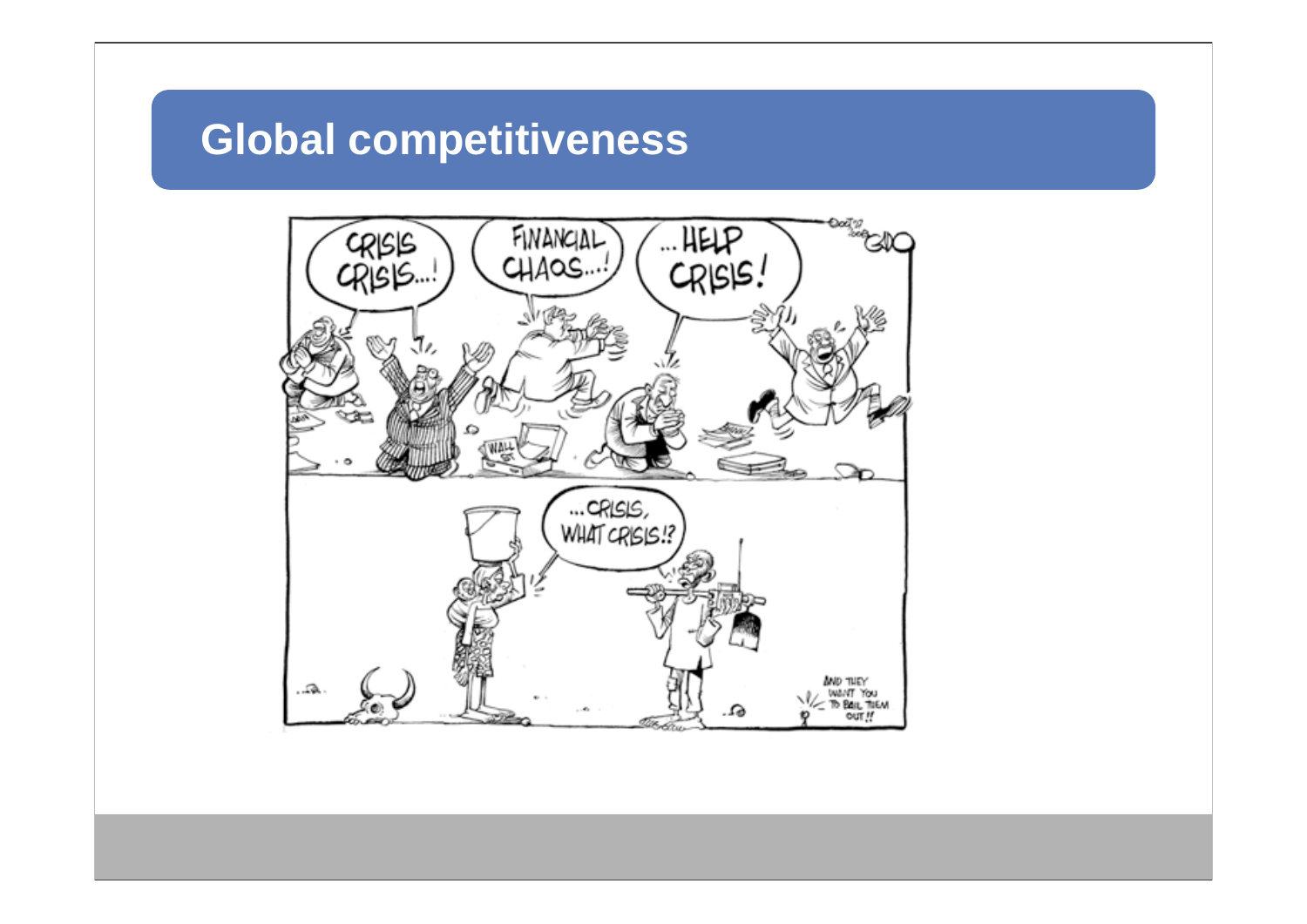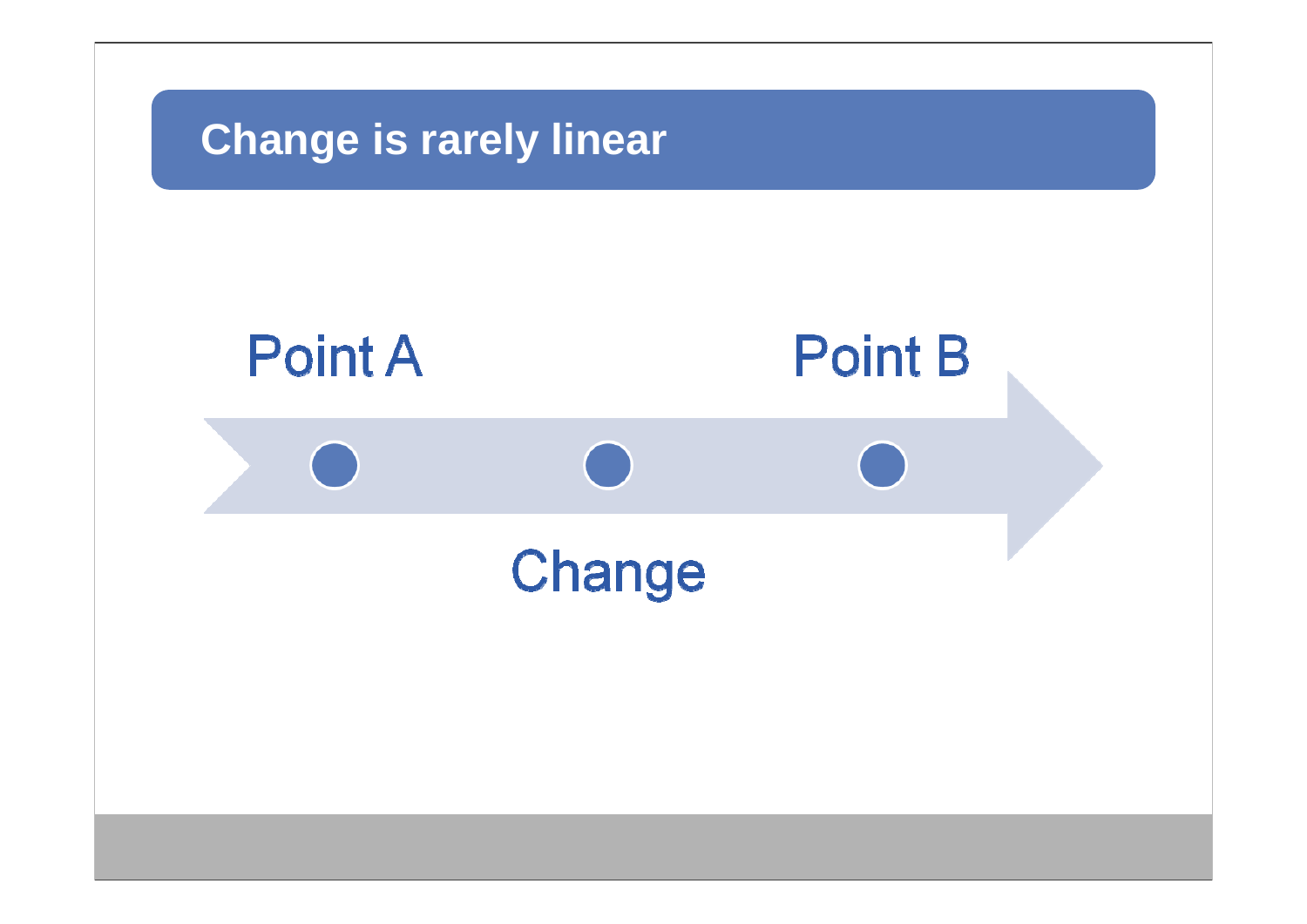# **Whitehall Study – Marchmont Finnish ten town study – Vahtera et al.**



Michael Marmot with a bargeaph from the Whitehall Study

#### **Drastic downsizing doubles death rate among colleagues still in work**

Worrying news for policy makers, employers, and occupational health professionals: downsizing at work can double the risk of cardiovascular death among remaining staff, a large prospective cohort study has suggested.

The Finnish study found a significant trend between the extent of downsizing in local government staff during an important national recession in 1991–6 and deaths from all causes in those still employed. Major downsizing—loss of more than 18% of the workforce—doubled the risk of cardiovascular death over no downsizing and increased it fivefold in the first four years after downsizing occurred. Sex and behavioural risk factors—smoking or drinking alcohol—potential confounders generally associated with lower socioeconomic state, did not affect the risk.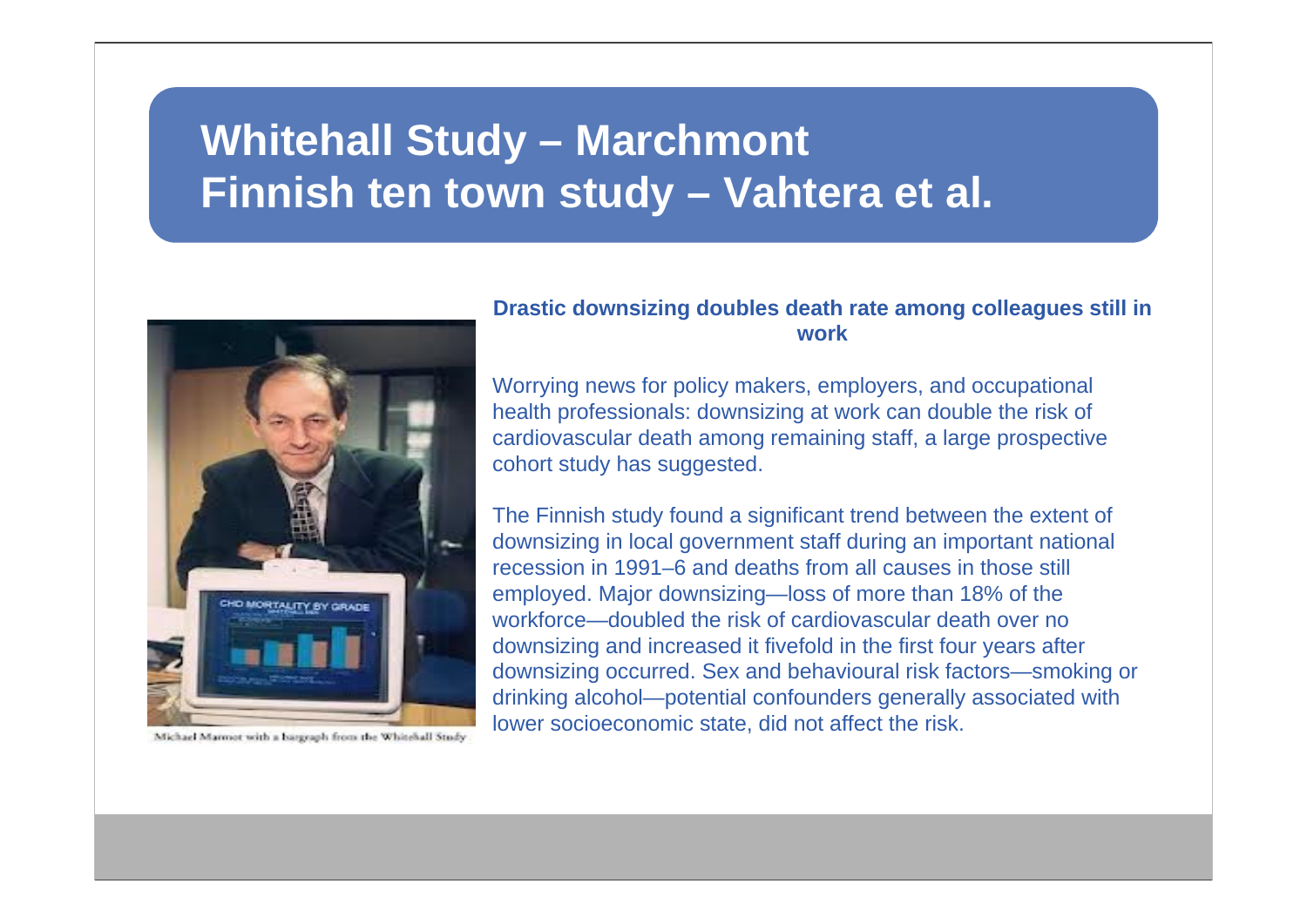### **EU supported research**





**Construction** 

**KRISTA DE DA SA SA** 

Thomas Kieselbach Sebastiano Bagnara · Hans De Witte<br>Louis Lemkow · Wilmar Schaufeli (Eds.)

#### Coping with Occupational Transitions

An Empirical Study with<br>Employees Facing Job Loss<br>in Five European Countries



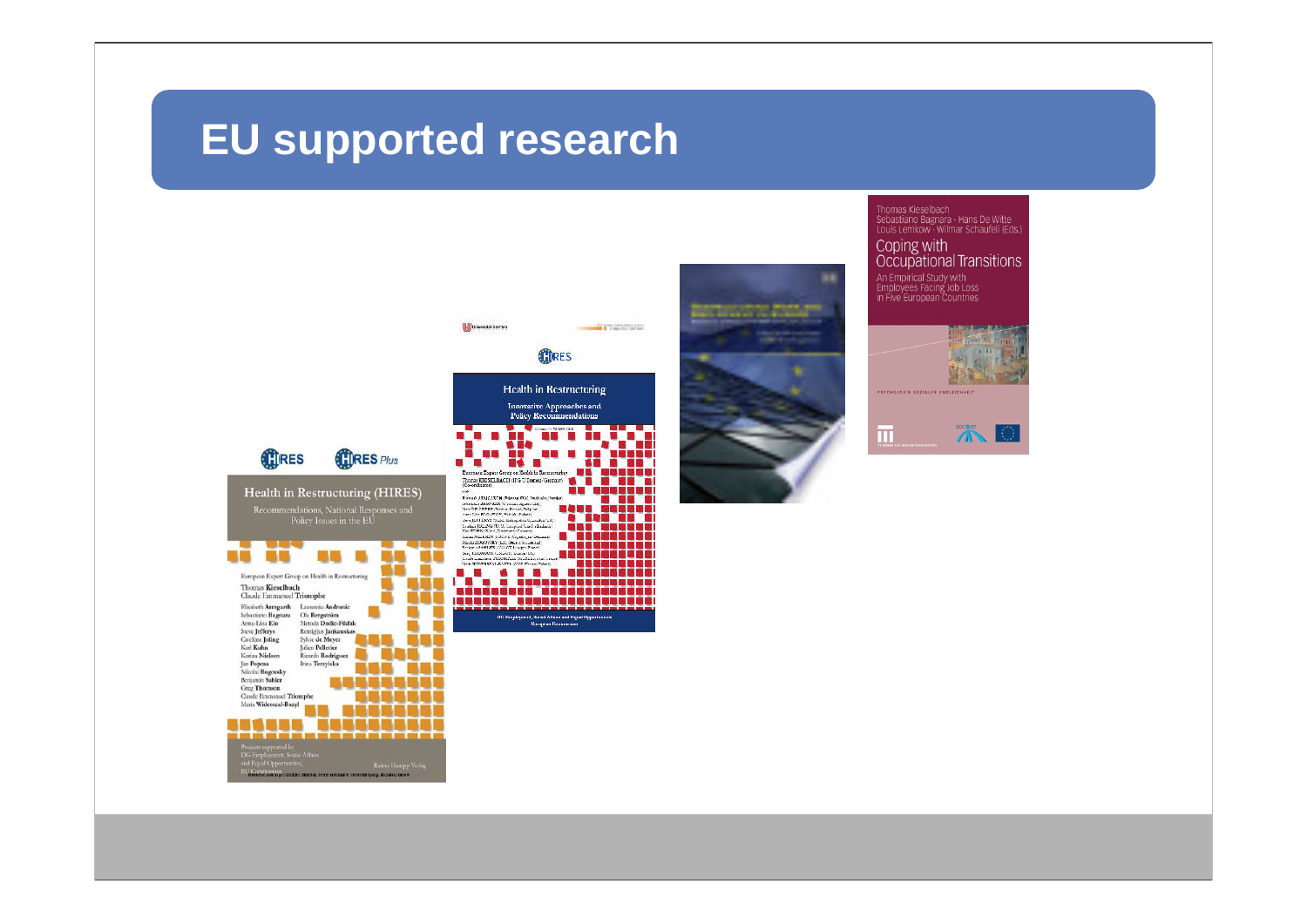### **EU Green Paper**

The Green Paper (European Commission, 2012) acknowledges at page 17:

*'It has been shown that, through its human and psychological consequences, poorly managed restructuring can have a significant negative longterm impact on the human resources of companies, thereby weakening this key resource for competitiveness'.*

And poses the question:

*'What can companies and employees do to minimise the employment and social impact of restructuring operations? What role can public policies play in facilitating these changes?'*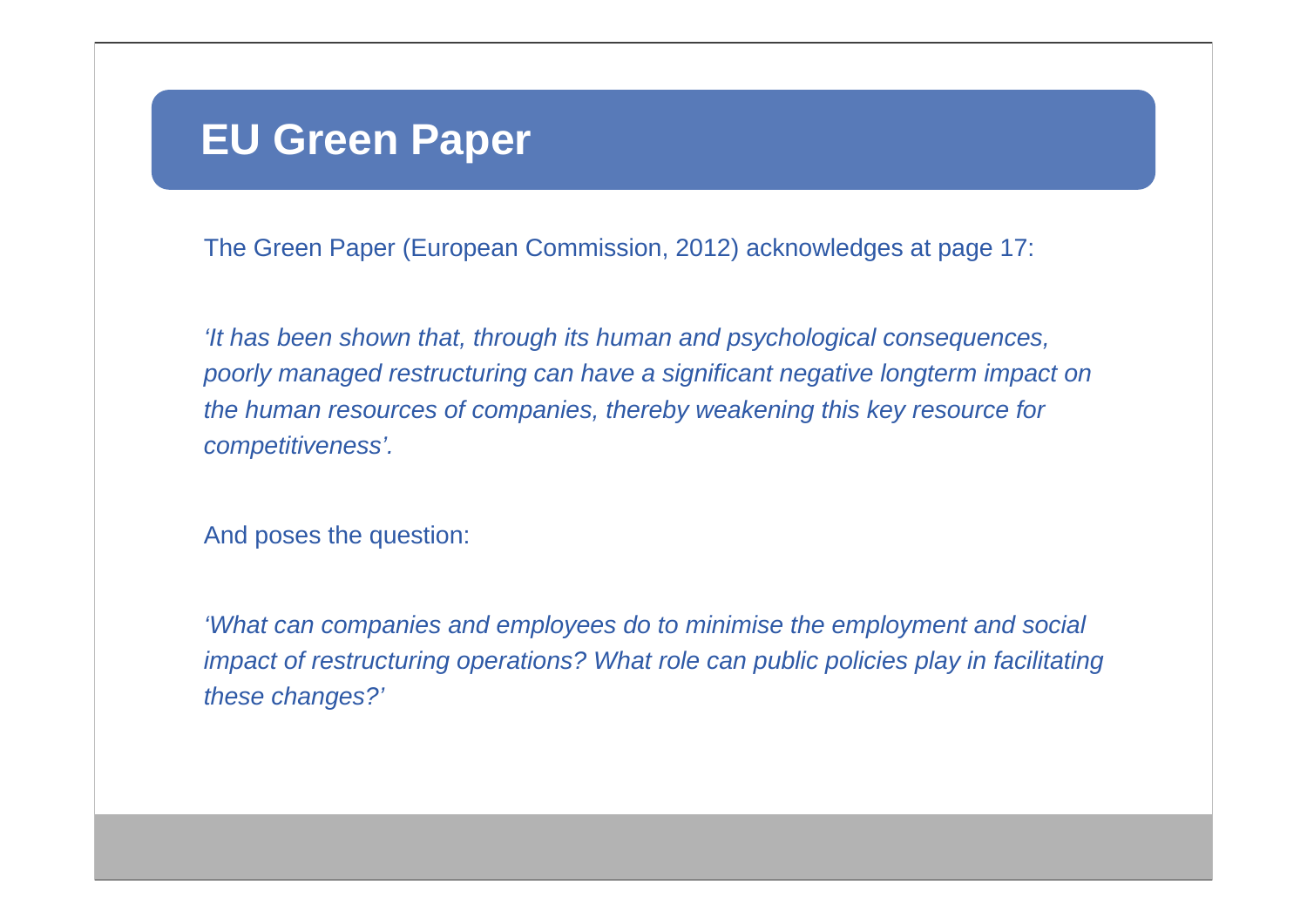# **HIRES: Basic principles**

#### **Trust is key!**

**Fairness** Not micro-politics

**Communication** Information vacuumRumour and speculation

Does the organisation **support** both winners and losers?

> Winners often neglected – work intensificationSurvivor syndrome Position of middle management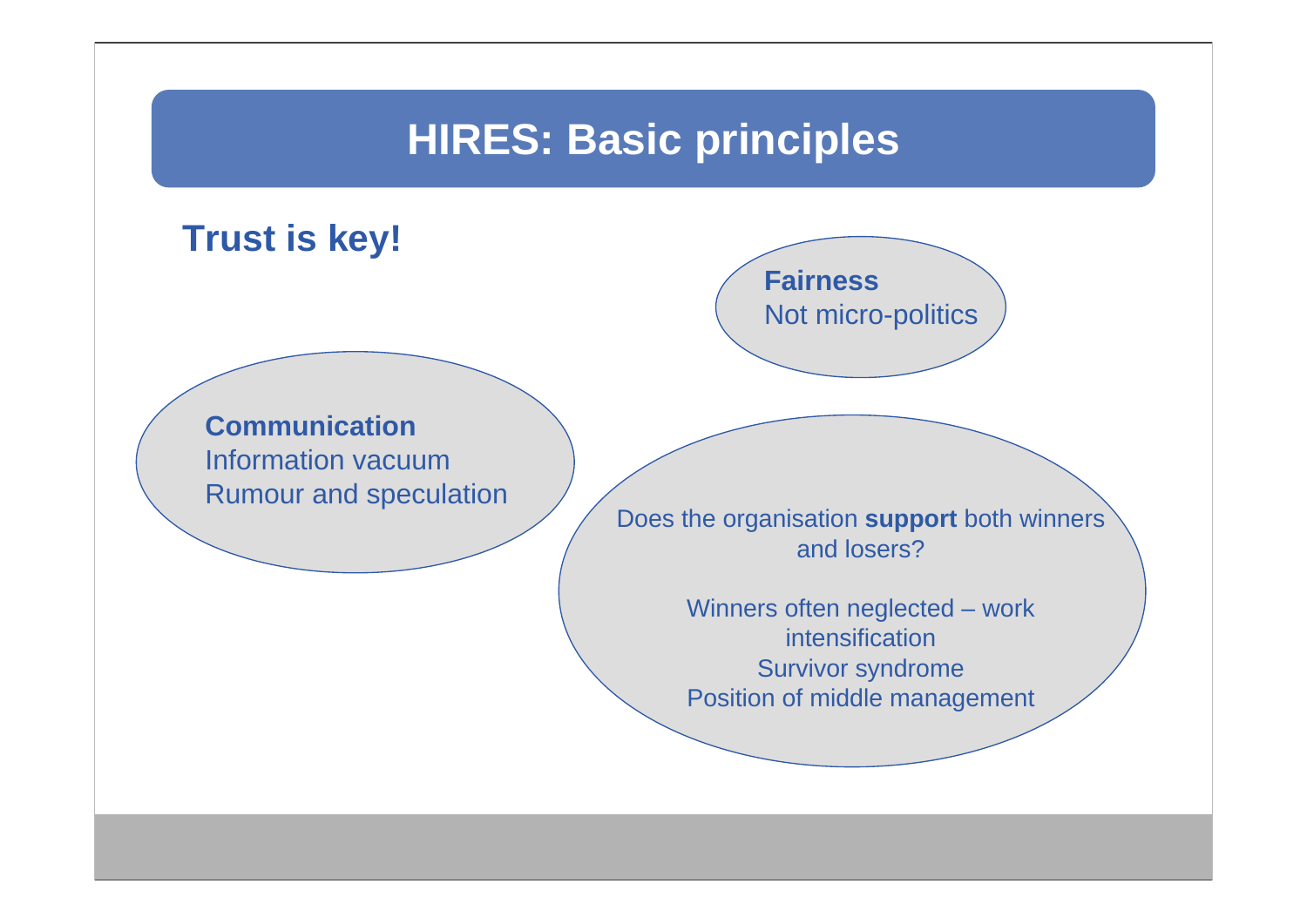### **HIRES recommendations**





Source: Thomson, 2011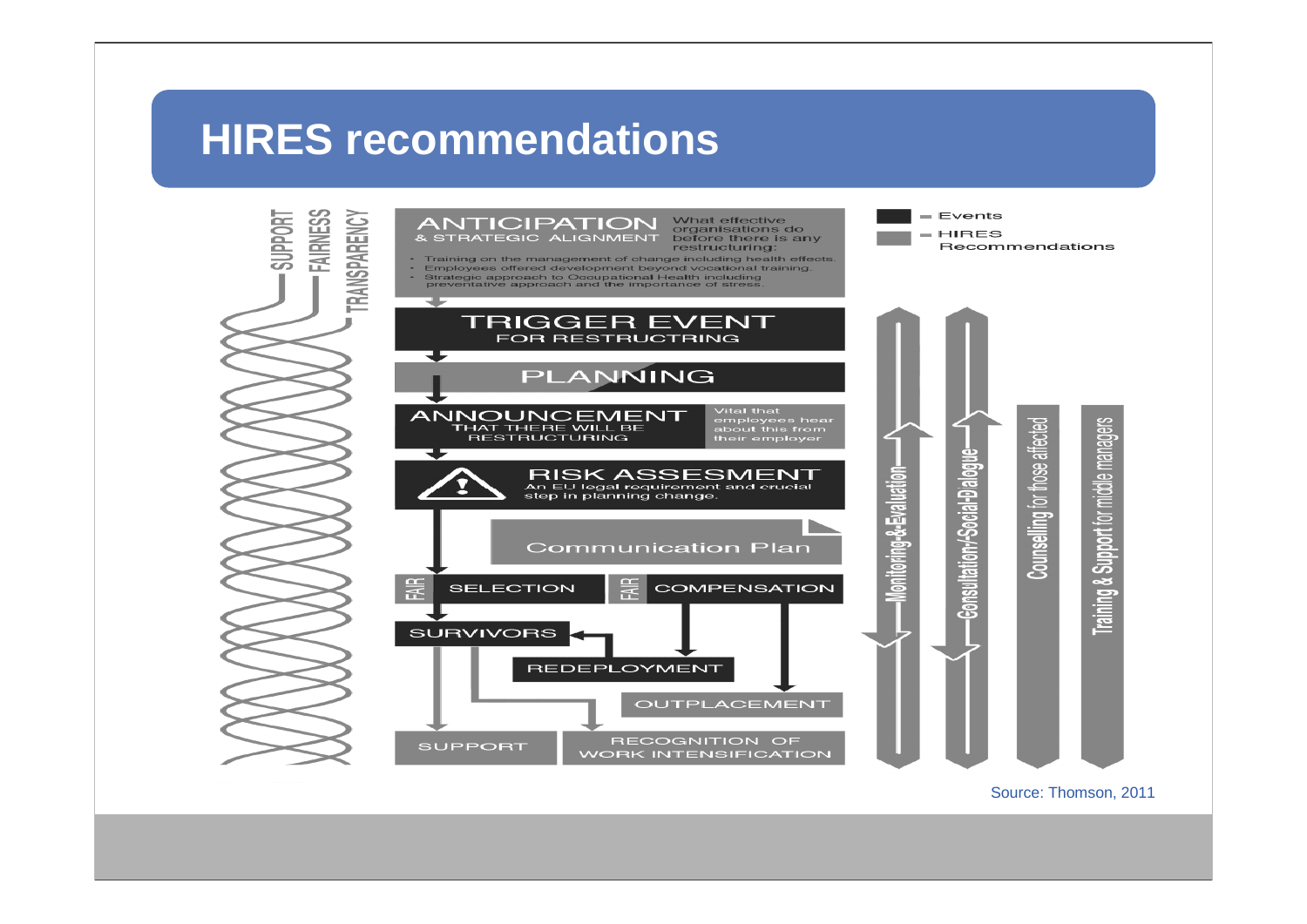#### **Different European systems**

#### Bruggeman (2008, p. 5&6) warns;

*"…one key result of well-established research on this topic is the persistence of different adjustment regimes inside Europe. The challenge goes beyond identifying contexts and performances of the considered arrangements: it stresses that there may be no one best way."*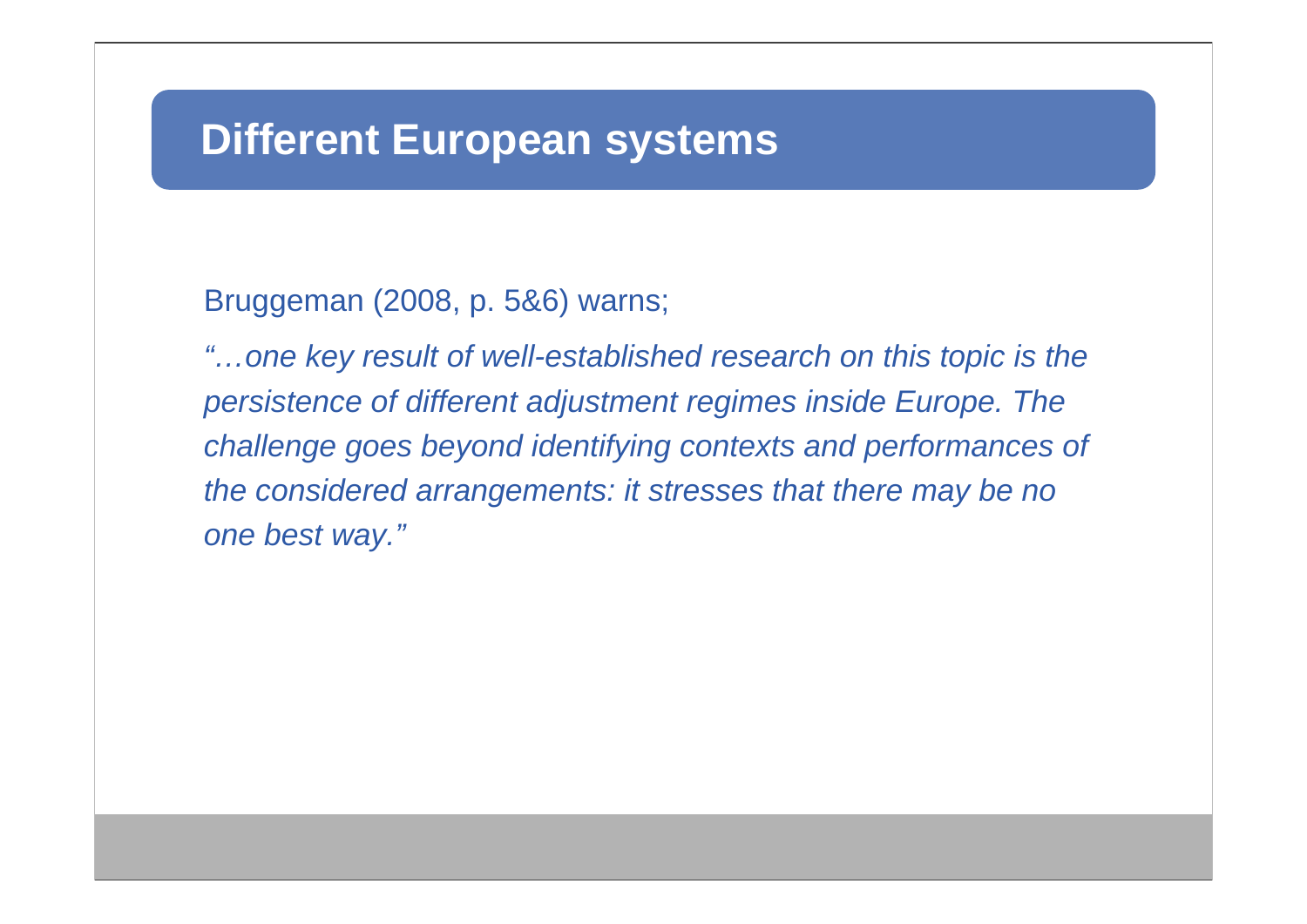# **German compared to UK system**

'coordinated market economy'

vs.

'liberal market economy' (Stephens, 2005; Navarro, 2004)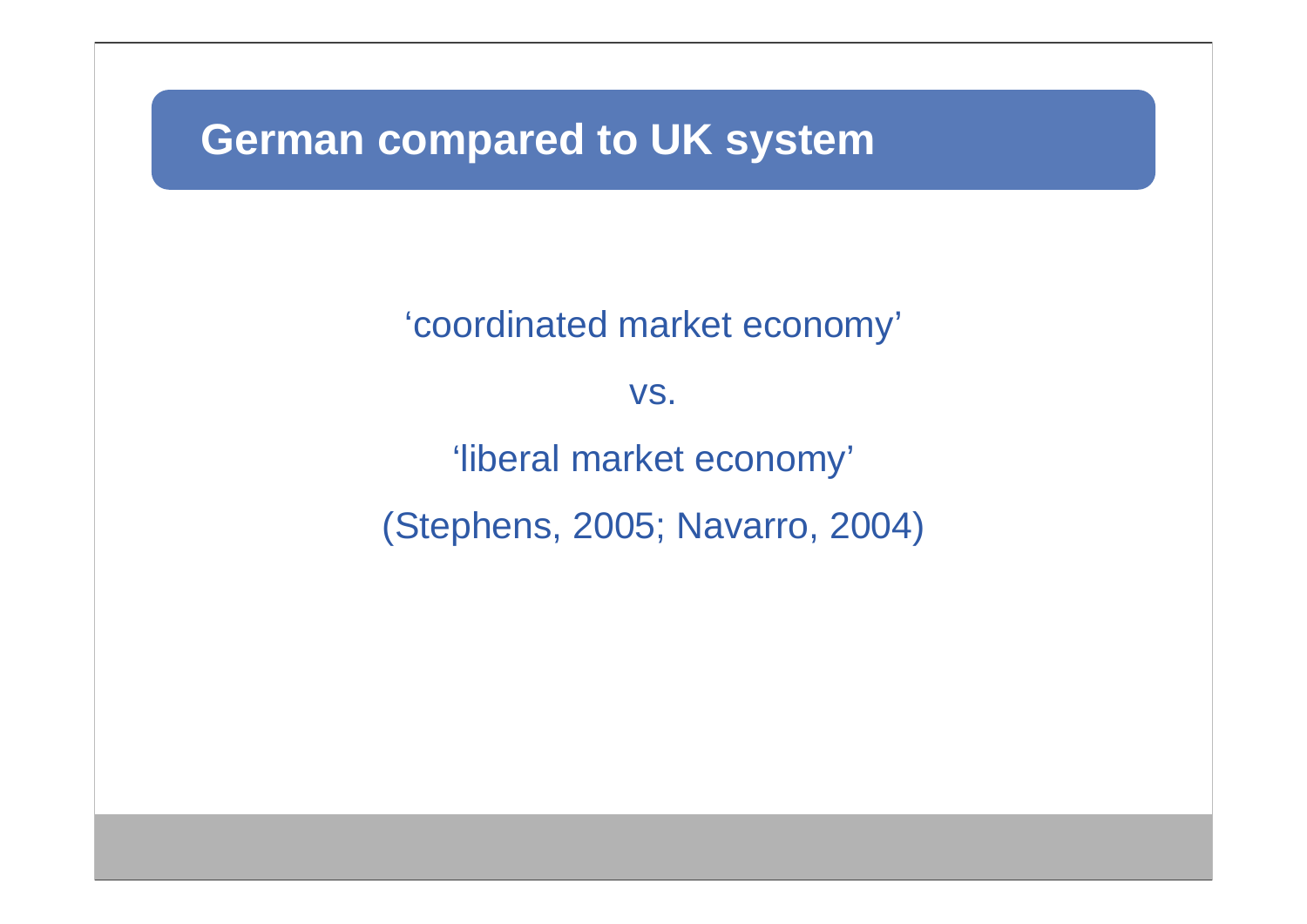# **UK system**

The UK system has grown up ad hoc, based on voluntarism with an overlay of European regulation relevant to restructuring in the form of the Acquired Rights Directive, the Consultation Directive and Works Councils Directive (European Commission, 2001; 2002; 2009) **Council Directive 2001/23/EC**

Council Directive 2002/14/EC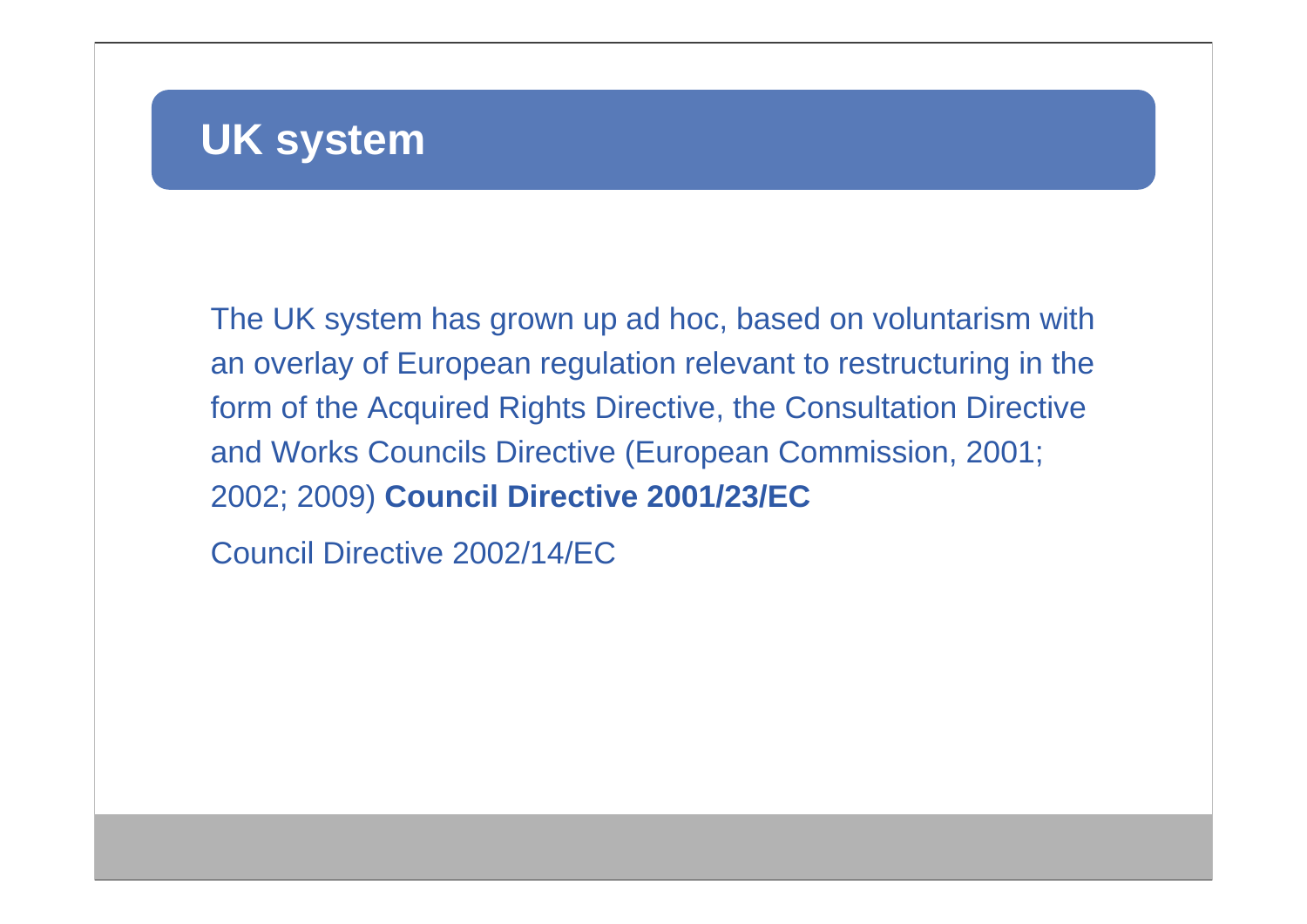#### **German system**

- $\bullet$ More regulated with clearly defined roles for various actors
- The principal avenue for consultation is through the works councils
- The interface between trade unions and works councils can be difficult
- Codetermination means that there is far more active involvement from a trade union nominee in the early stages of decision making around restructuring in larger German firms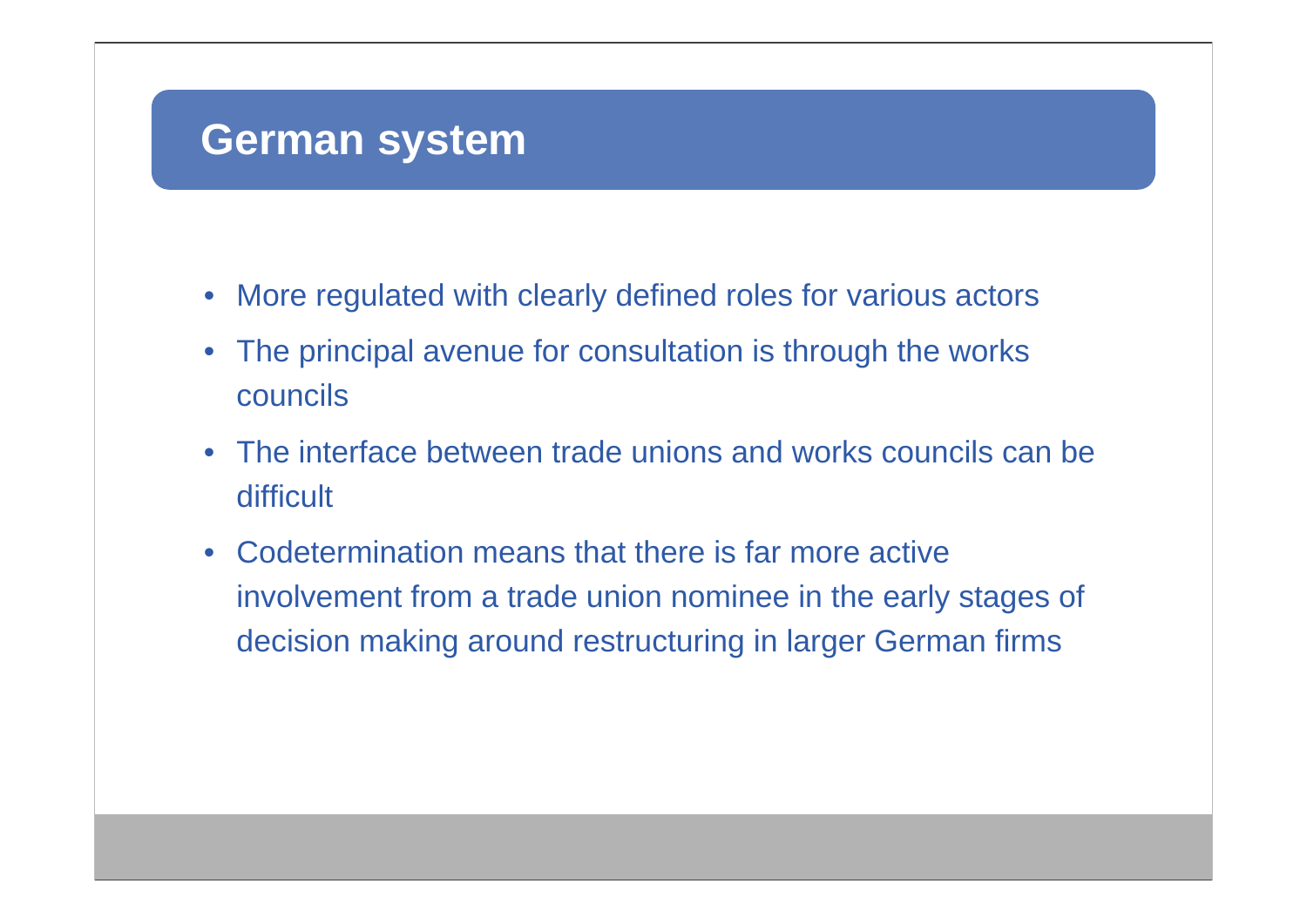

German system creates a more direct link UK system with NHS more diffuse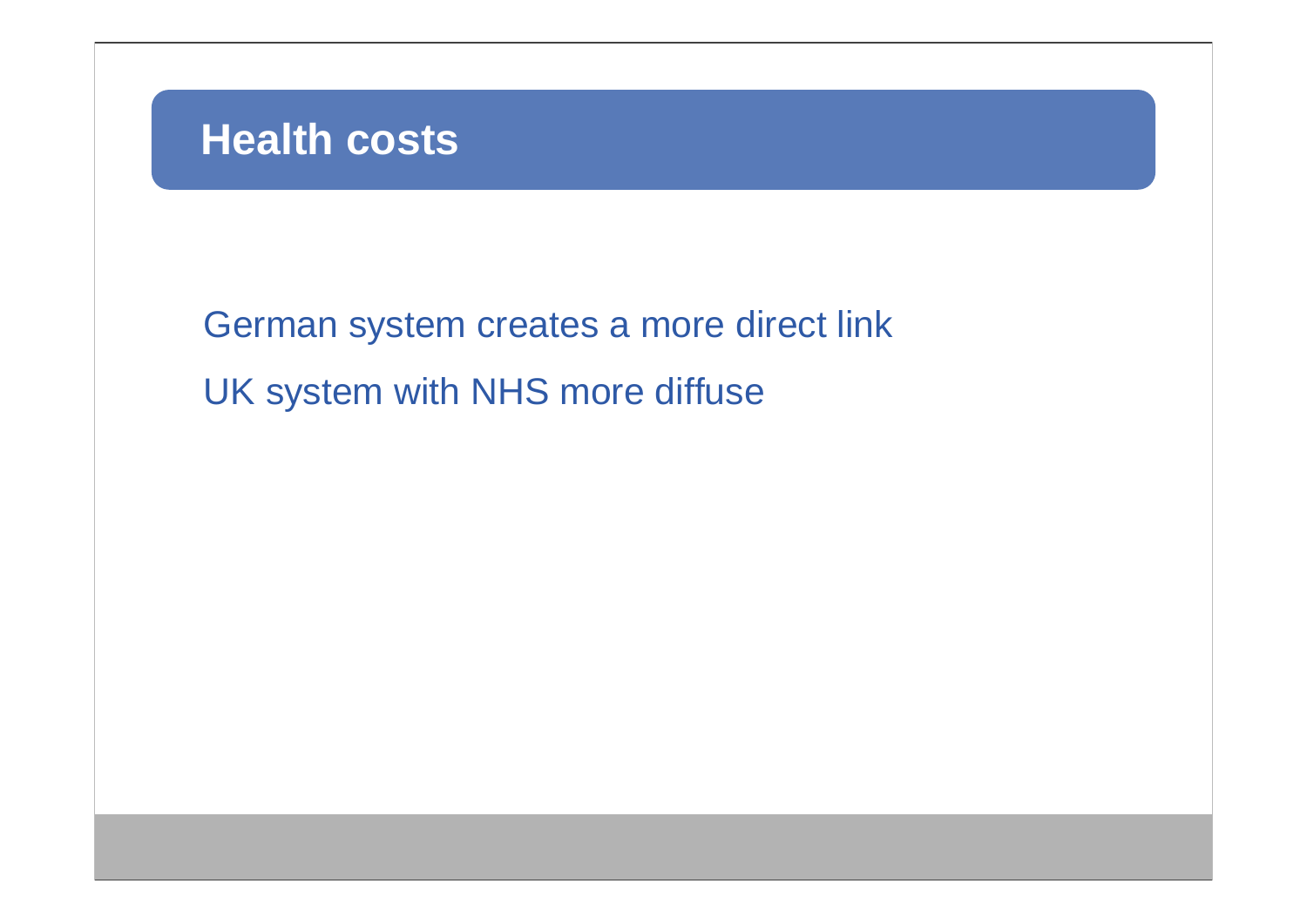# **Health in restructuring is widely ignored**

*"However, attitudes do not change quickly…throughout Europe it must be acknowledged that health related to restructuring cannot be found on the agendas of trade unions, employers or public administrations. Health and occupational risk prevention is still associated with high business costs."*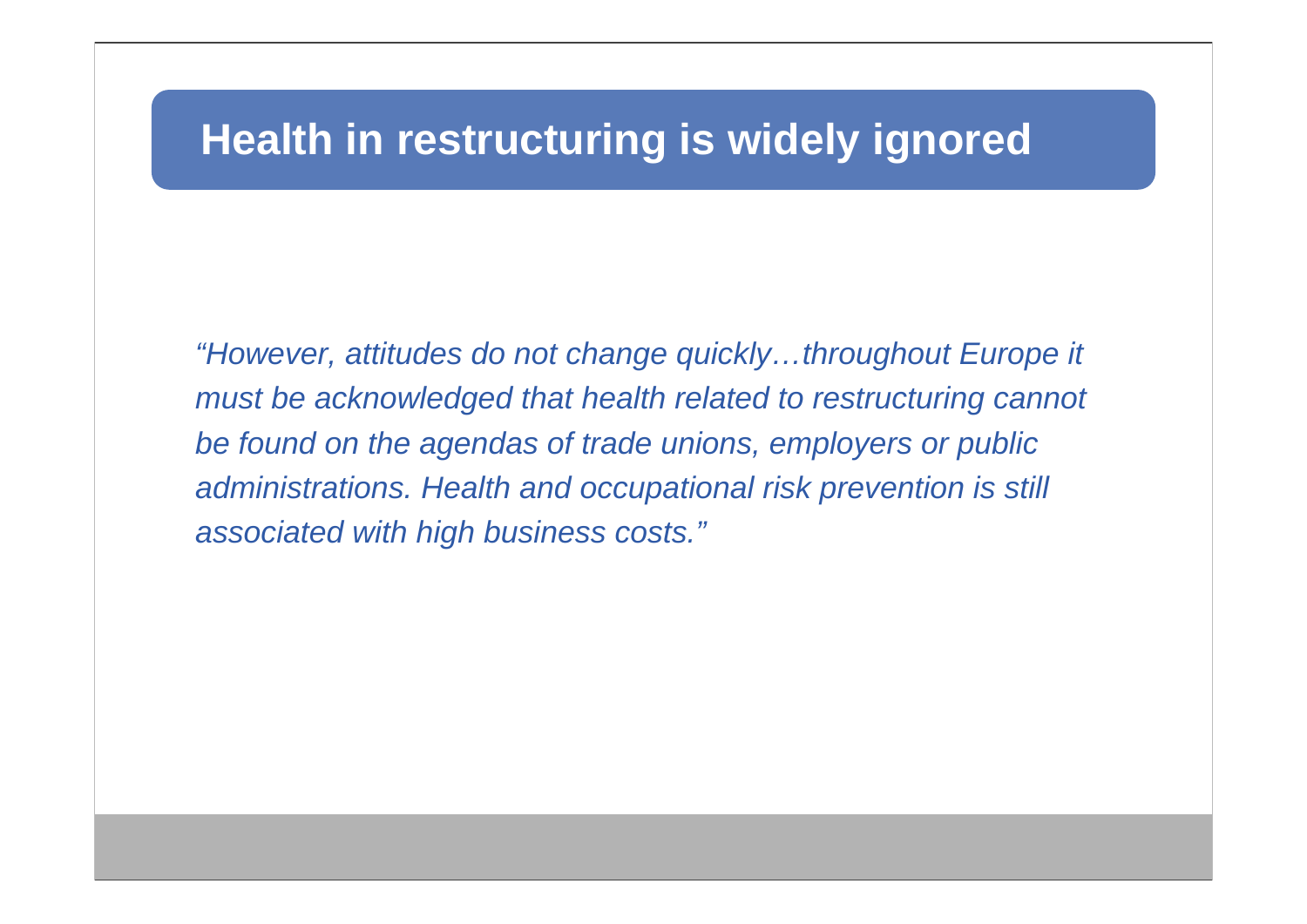# **How can change be brought about**

Liberalisation of the labour market seems has increasing purchase in Europe

Regulation seems unlikely even if desirable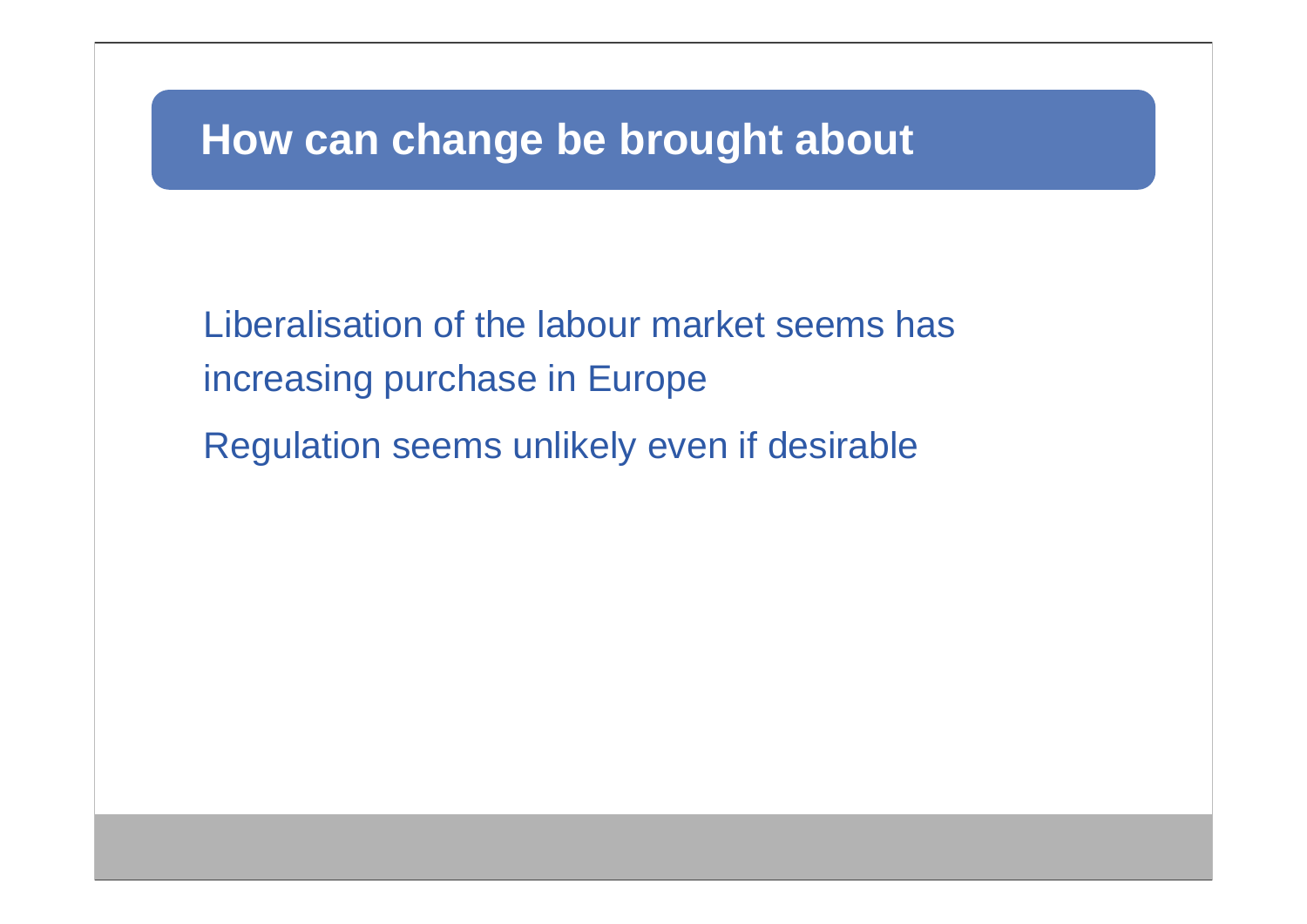# **European Parliament**

# Resolution – but even if passed goes to the commission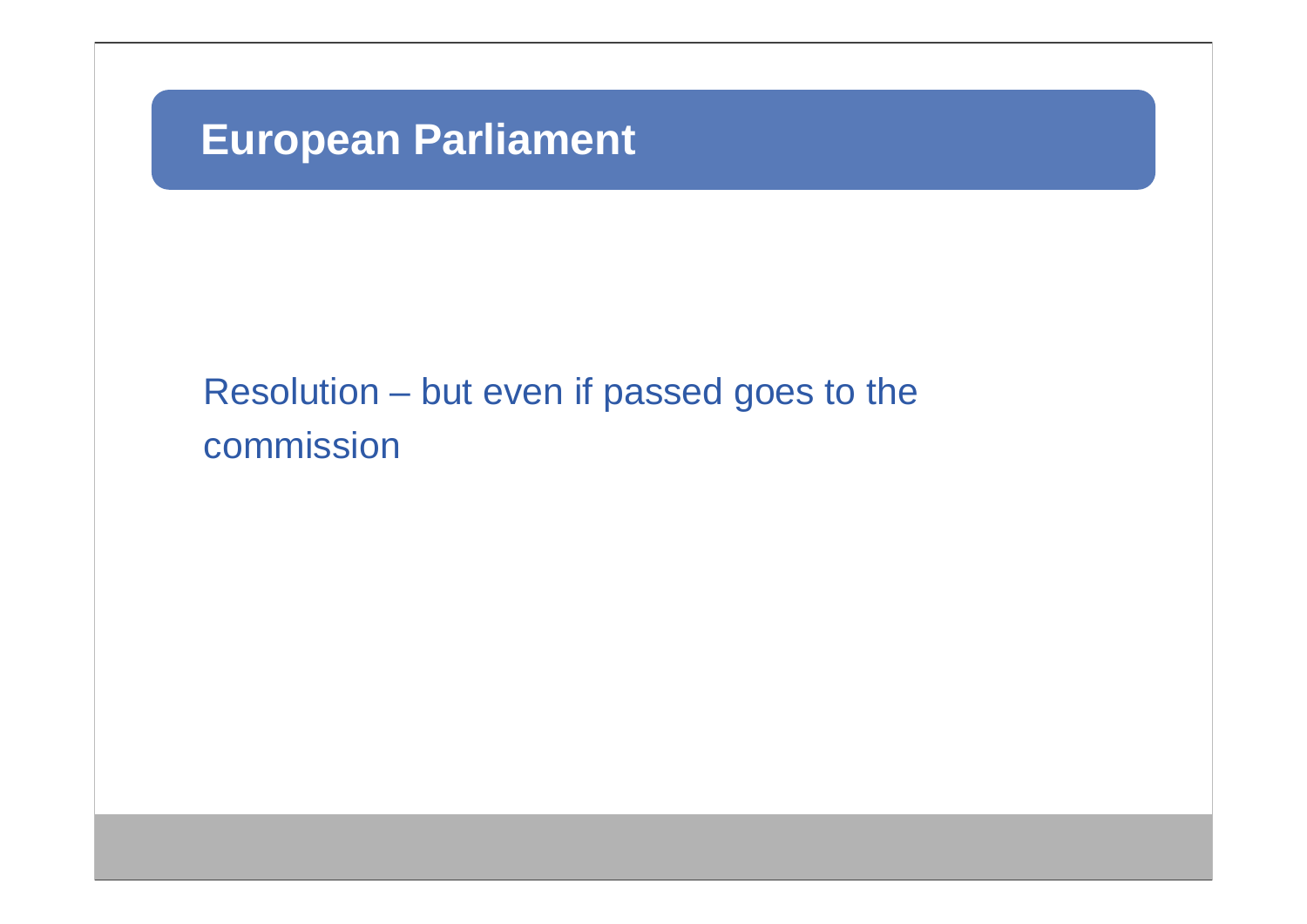# **Why does this matter?**

#### **This is about competitiveness**

About 70% of restructuring measures fail, often since they overlook the negative social impacts on the employees and associated transition costs (Balogun & Hailey, 2004)